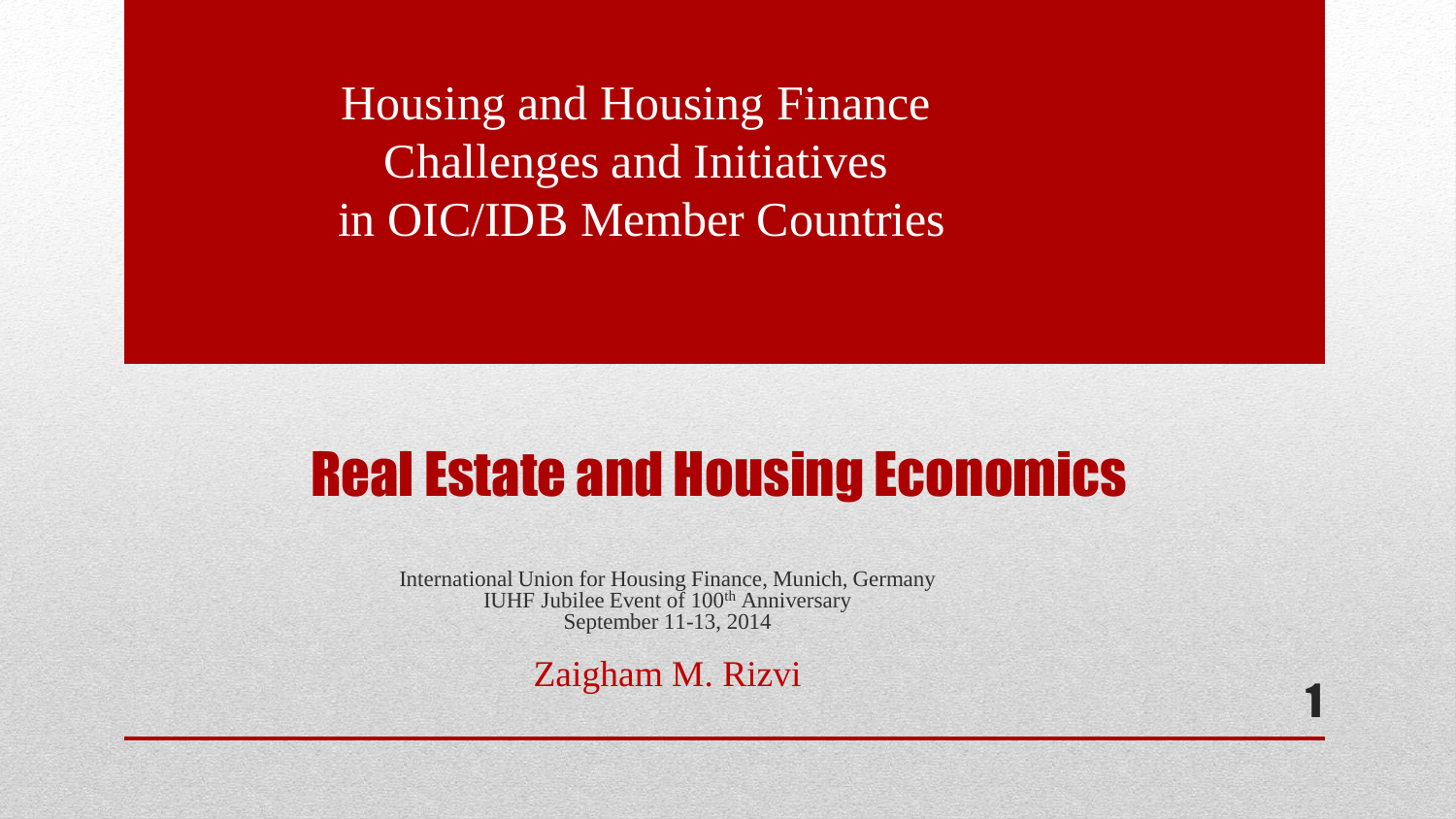This presentation has six sections:

• Housing Scenario and Challenges around Globe, Asia-Pacific and the OIC Member Countries

2

- Affordability needs to be defined for Low-Income Housing (LIH)
- Supply-Side Challenges of Low-Income Housing
- Economic Impact of Real Estate/Constrcution Sector
- Demand-Side Challenges of Low-Income Housing
- Housing Finance Challenges in OIC Countries

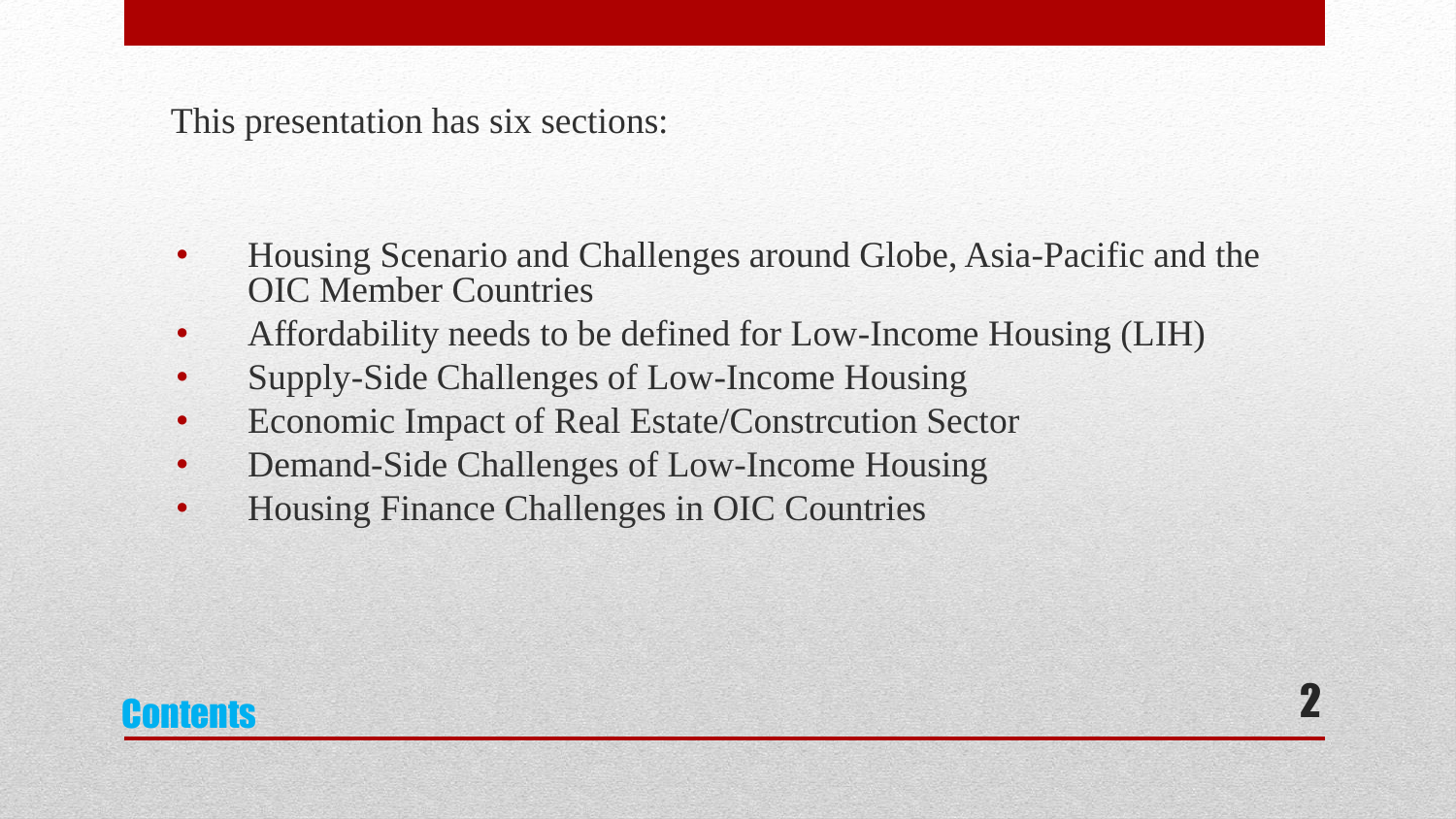- World Population today is 7.12 billion (bn), and by 2050 will be 8.92 bn plus.
- Almost half of the World live on less thank \$2.50 a day.
- Worldwide, some 830 million people live in urban slums and by 2020, it is estimated the world slum population will cross 1 bn.
- Every second person on the globe lives in Urban areas. Expected to reach more than three out of four (70%) by 2050
- Slum Dwellers grew from 777mn to 830mn during 2000-2010.
- Positive factor: 227 million moved out of slums; doubling MDG goals
- World needs 4,000 houses an hour to keep up with demand (UN-Habitat)

#### **In view of this population and urbanization explosion:**

- $\triangleright$  The percentage of people without access to decent, stable housing is rising.
- Adequate housing is vitally important to the health of the world's economies, communities and populations.
- $\triangleright$  If we are to succeed in the fight against poverty, we must support the expansion of housing both as policy and as practice.

## Global Snapshot 3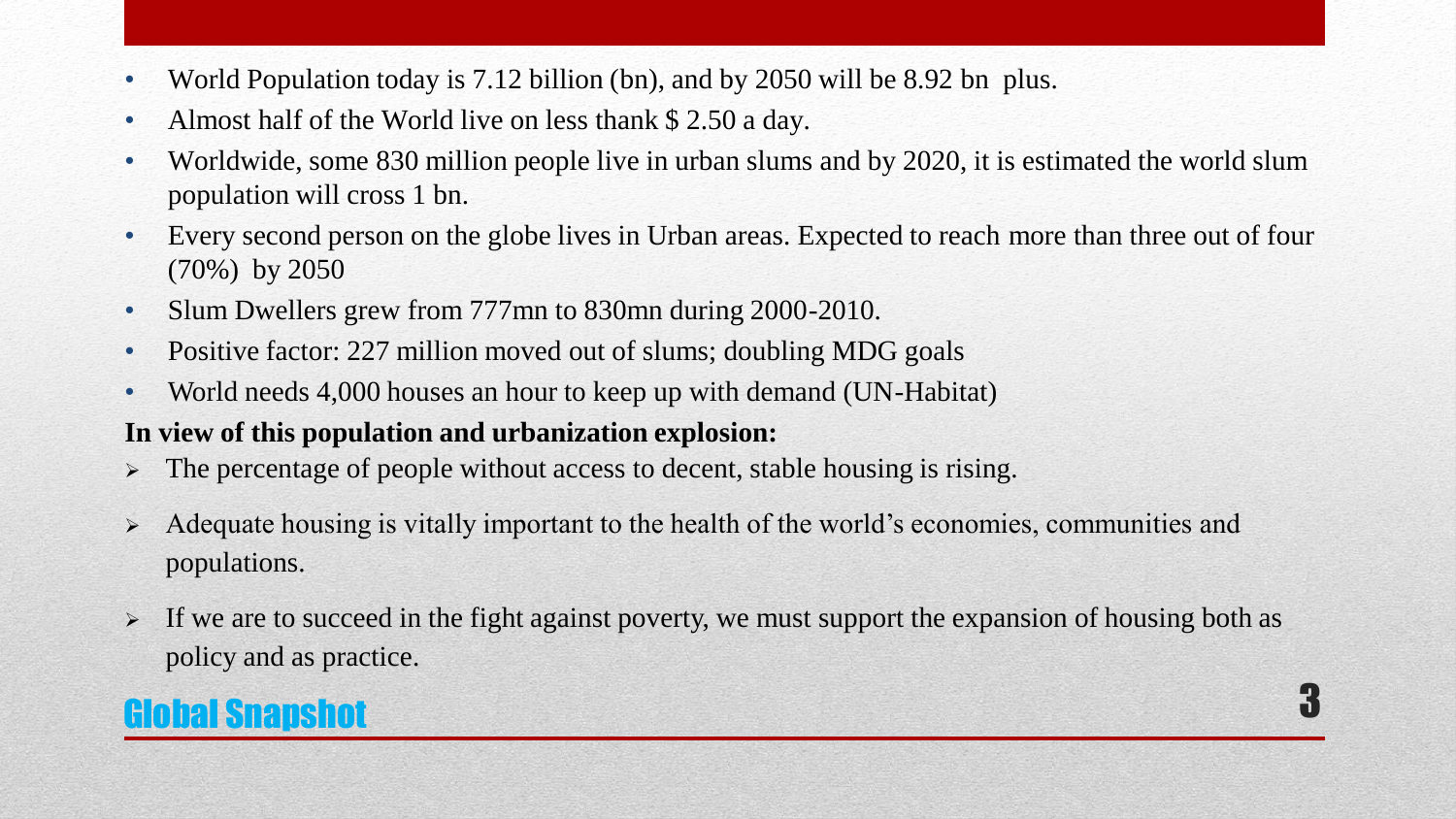- Asia-Pacific represents:
	- $1/4$ <sup>th</sup> of the world's population, and including China nearly half of the world population
	- Nearly  $\frac{1}{2}$  of the World's Poor
- **Awareness**: Housing has become a popular political slogan.
	- "Housing for all";
	- "Slum Free Cities"
	- "Maang Raha hai har Insaan Roti, Kapra, aur Makan" (Every human demands food, clothing and shelter); etc.

- **Delivery**: In few countries it is SOME, but in most there is NONE
- Each country in the region has its own geo-socio-economic parameters, while all face a common issue of "shelterless poor"

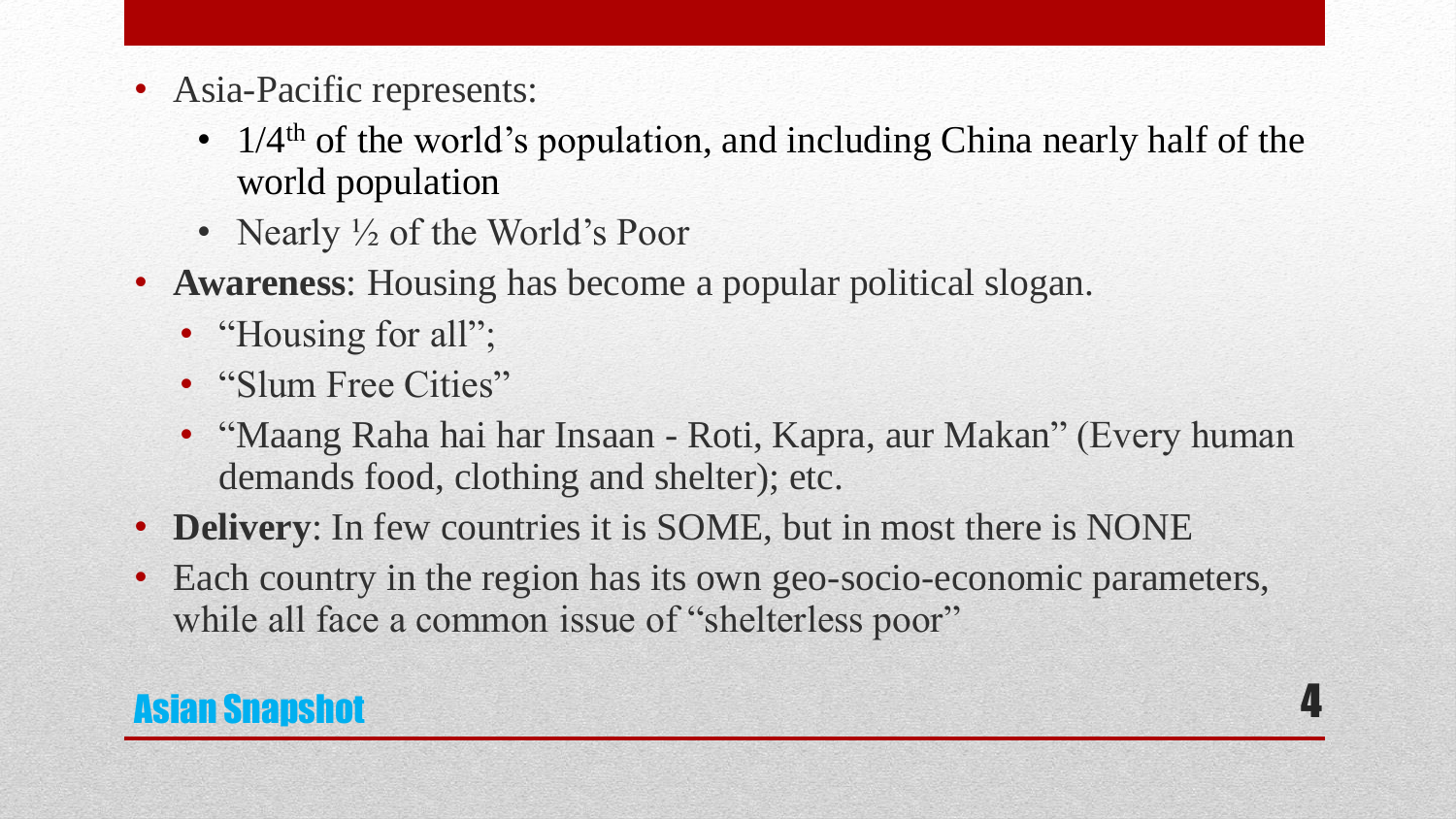- 57 countries are OIC members out of 193 UN members on a global scene
- The World population has crossed 7.2 Bn in 2012, whereas population of IDB member Countries was 1.6 Bn in 2009 (23%). Muslim population on the Globe is 2 Bn plus.
- The Muslim world represents 1 of 4 humans on the planet.
- Nearly the same share in number of countries.
- Represents 1 of 2 poor on the planet.
- An acute challenge of widening demand/supply gap and rising housing backlog ... leading to Social Unrest.
- Most of the housing backlog and short supply is in low-income segment of the population.
- Population growth and urbanization are further compounding the existing huge backlog.

• Rising costs (land, construction, construction materials) are making housing unaffordable for the poor.

## OIC/IDB Member Countries around the Global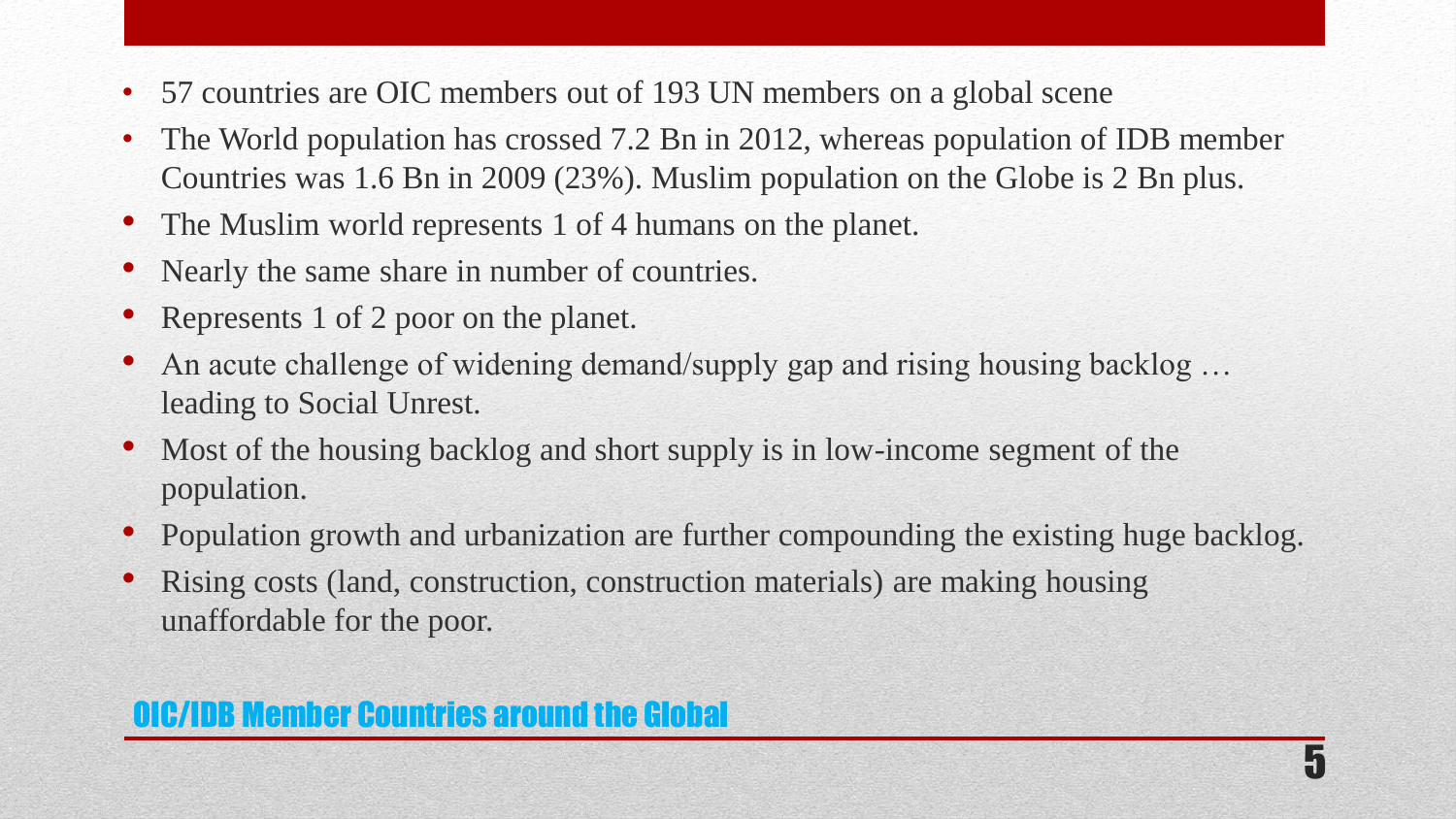- IDB member Countries need around 8.2 mn new housing units/year. To meet this yearly demand they will need US\$ 15.5 Bn/year of investment in housing sector.\*
- The yearly requirement of housing in Muslim World is growing at 2.83% p.a.
- Sharia-Compliant Housing Finance in Muslin Countries is around 20% only.
- Muslim Population Share: Africa-53.0 %, Asia-32. 2%, Europe-7.6 %, N. America-1.8 %.\*\*
- Urban population of IDB member countries is growing at 2.8% per year (Worldwide growth 0.5%).
- The total urban population of IDB member Countries was 731 Mn in 2010, representing nearly half of total population of IDB member countries.
- MD to GDP ratio is highest in Malaysia (32%), and lowest on Pakistan and Egypt(below 1%).

Institutionalized housing finance is at infancy stage in most of these countries.

## Housing is a 'Numbers' game – The Muslim World is no exception!

**IRTI-IDB Occasional paper. 2012. OIC and IDB membership is the same.** ww.IslamicPopulation.Com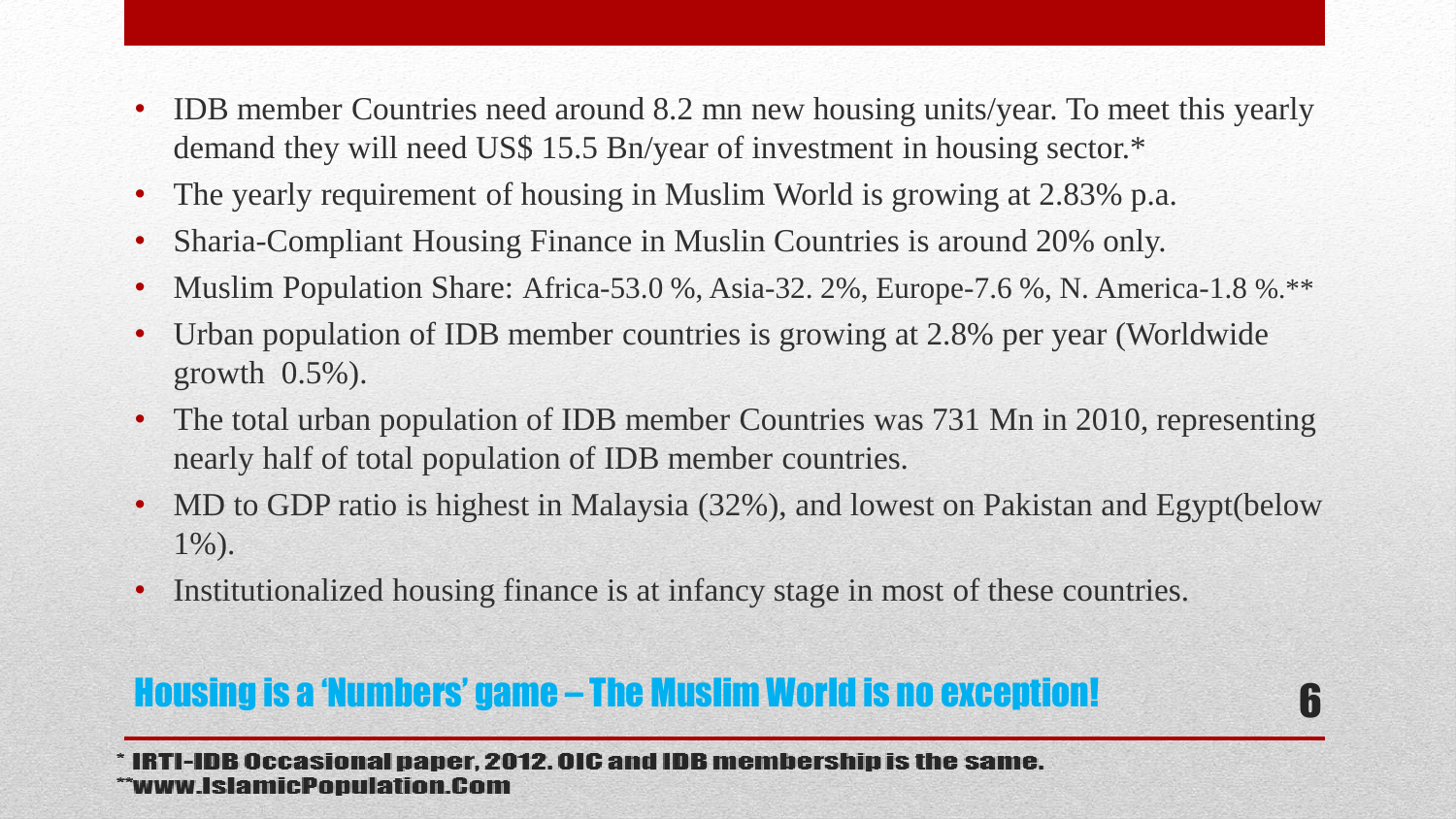- IDB/IRTI\* study suggests housing needs of the Muslim World are at 8 mn units, nearly all in the Low-Income Segment. The estimate needs further analysis and breakdown:
	- MENA 3.2 mn;
	- Asia 2.7 mn; and
	- Africa/others 2.3 mn.
- Shortage: Egypt 1.5 mn, Iraq 1.0 mn, Morocco 0.6 mn, Saudi Arabia 0.4 mn
- Significant oversupply in upscale or luxury housing only, while low income segments/ communities remain neglected
- Rapid urbanization is a major issue for low income housing
- Need for new housing for 8 mn plus due to population growth is based on 5-5.5/HH and population growth rate of 2.8%
- Urbanization and population growth further increases the annual housing needs in major metropolitan cities
- On the other side, supply is 30-40% of new demand, all for high income segment

### Housing Supply Shortages in OIC Countries – The figures speak

\*Islamic Development Bank/Islamic Research and Training Institute Report on Housing-2012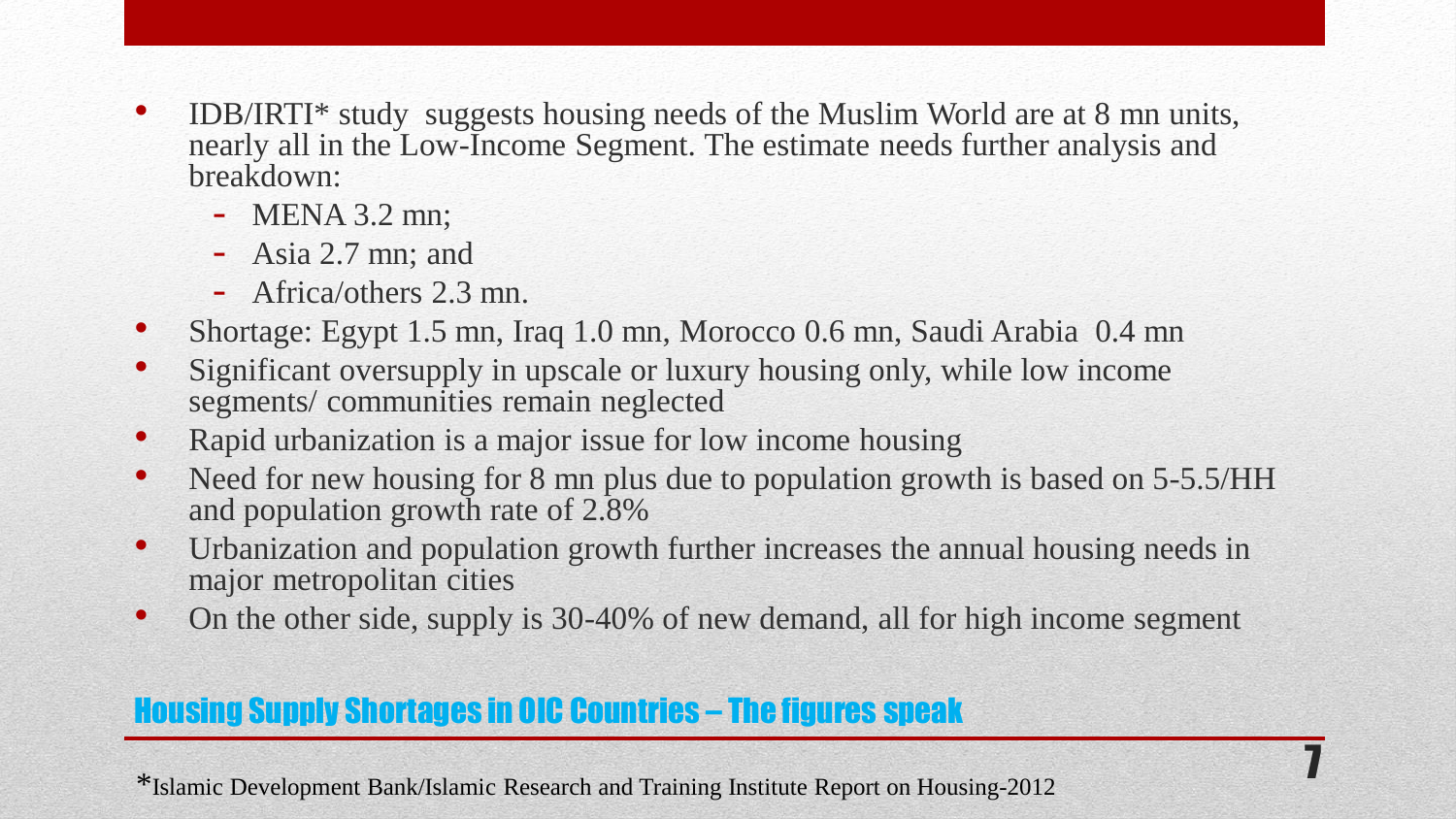- Affordable Housing units being supplied by the market are considered 'affordable' since they cater to "market segment" that can "afford"
- This market segment represents middle and high income segment and does not address the real issue of affordability
	- Supply matches demand and at times may exceed it as well
	- The One Billion Dollar house in Mumbai-India was affordable, since Mr. Ambani could afford it

- Affordability is an issue of Low-Income segment, where housing backlog and incremental demand is massive, while market forces/developers do not come forward with supply on viability considerations
- Affordability issue genuinely arises in segments having an acute affordability mismatch between income, cost and mortgage affordability

 *Affordability is to reach and empower shelterless who can not afford it*

## Affordability needs to be defined before addressing the issue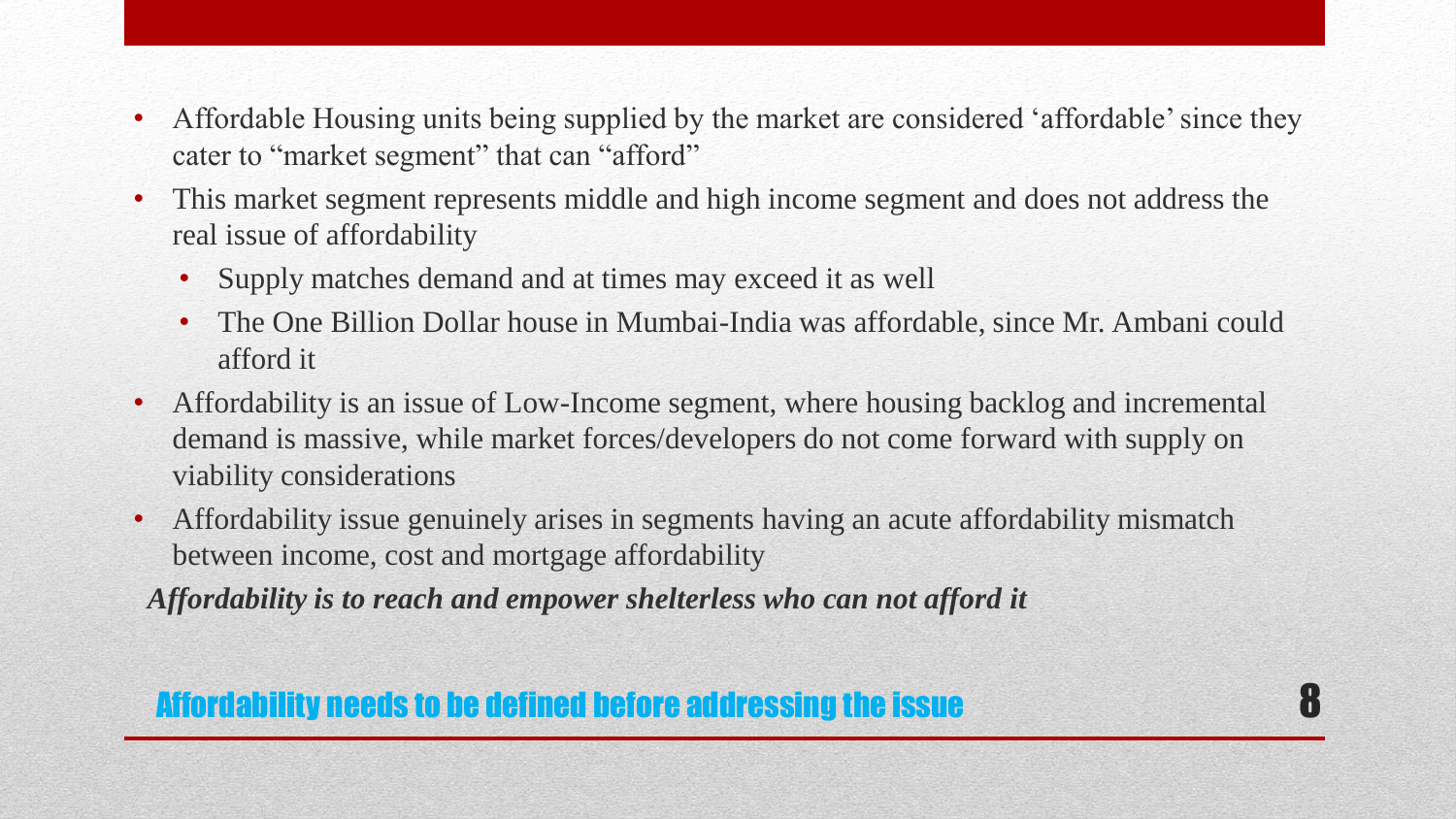### *Income Affordability* :

- When 35-40% of the disposable income match the equated mortgage payments (EMIs)
- Loan to value (LTV) ratios are typically 70:30 or 80:20
- Loan Tenors are long term of 20-30 years

### *Cost Affordability*:

• The cost of a housing unit is equal to 50-70 times (4-6 years) of monthly income and EMI is determined for long term loans

The above market norms are used for low and lower-middle income segments of population (LIH) and do not apply in case of housing microfinance (the Bottom of the Pyramid –BoP or EWS), where an entirely different business model would be used

## Affordability: Based on general definition used in Asia-Pacific region 9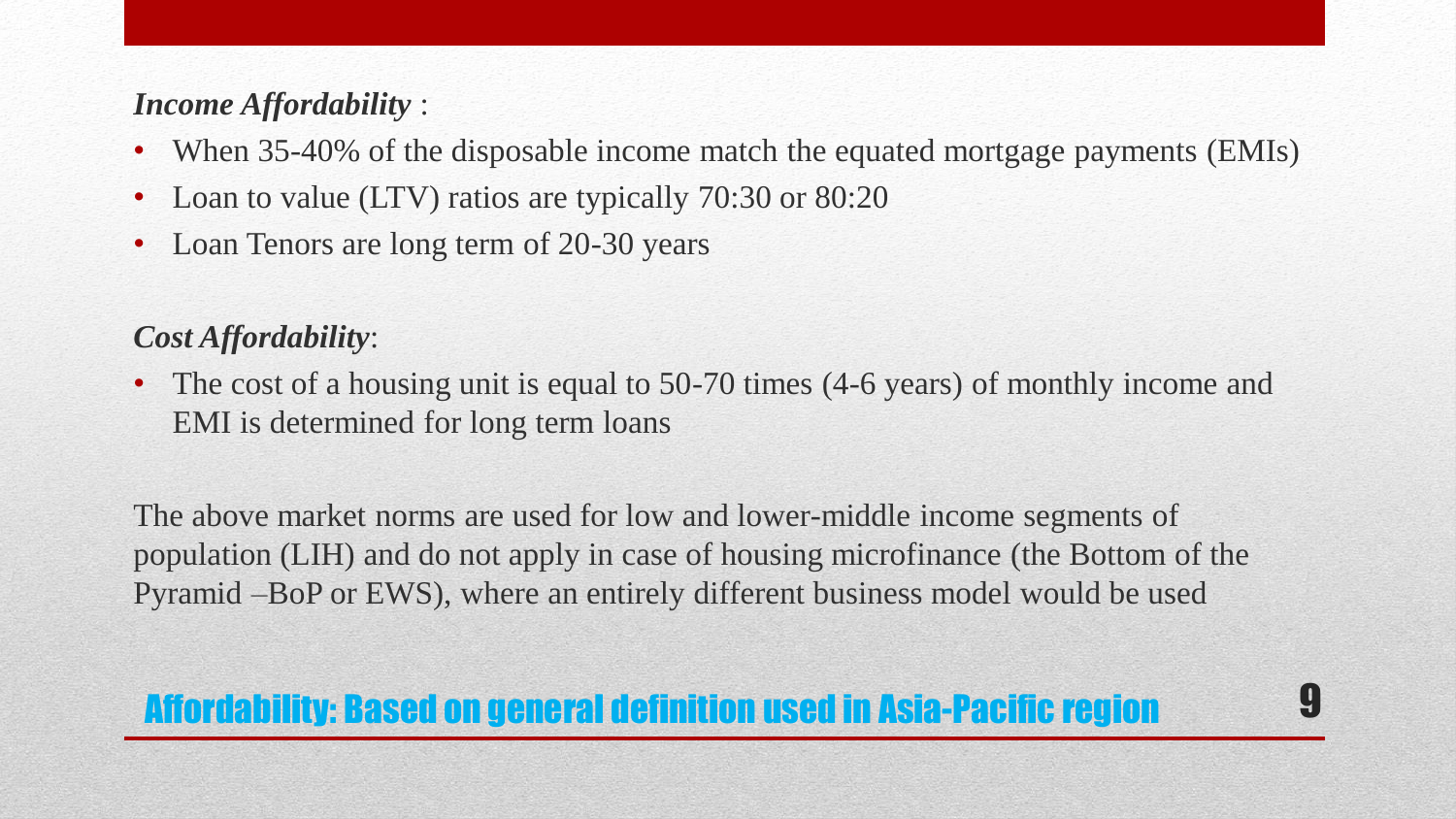### *Market Housing:*

- Represents High and Middle Income Market Segments
- *Market Segment* is addressed by market forces on its own without any need for stateintervention or support
- Supply is there to meet the demand

### *Social Housing:*

- Represents lower-middle and low-income market
- Social segment needs state intervention/support to facilitate affordable housing supply and an enabling environment –*LIH Segment*
- Bottom of the Pyramid: The candidates for housing microfinance, needing delivery through direct/indirect state subsidies. *EWS Segment*

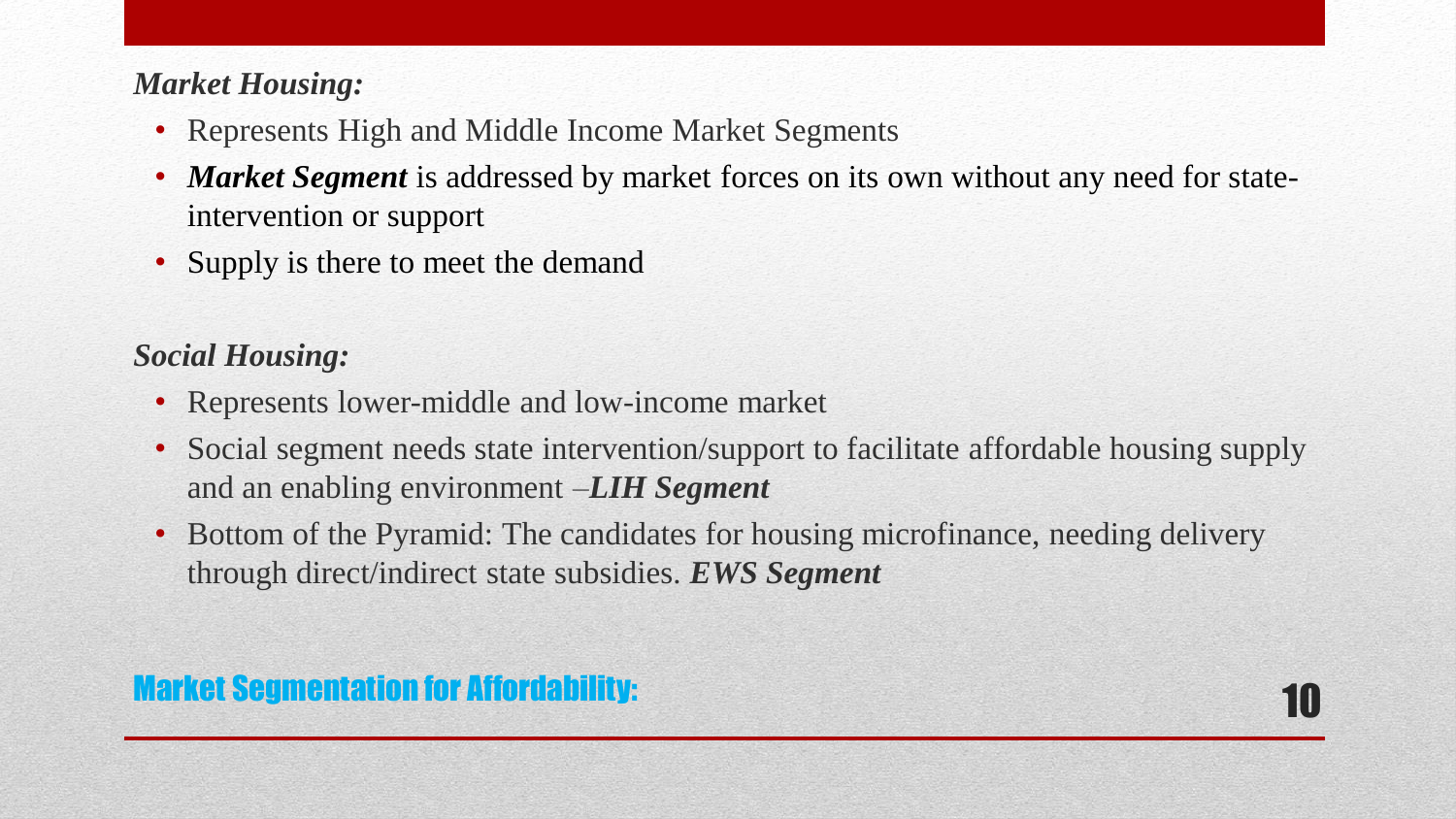Developed World and Developing World:

- RE Sector contributes to 71 CMIs.
- Contribution to GDP is 7-10%.
- In developing world, contributes to over 42 CMIs, and contribution to GDP is 3-6%.
- The main industries are Steel, Cement, Wood, Electrical, Ceramics etc. The case of India:
- Construction is the second largest employer after Agriculture.
- Investment of IRs.10 million (\$0.2 million) in construction generates employment to 22,000 unskilled, 23,000 semi-skilled and 9,000 technical man-days.
- Construction industry contributes 8% to GDP.
- IRs.1 invested in construction causes IRs. 0.8 contribution to GDP (Agriculture 0.2) and manufacturing 0.14).
- Investment in construction sector causes 4.7 times increase in income and 7.8 times in employment as compared to agriculture and manufacturing.

11

### **Economic impact of Real Estate/Construction Sector**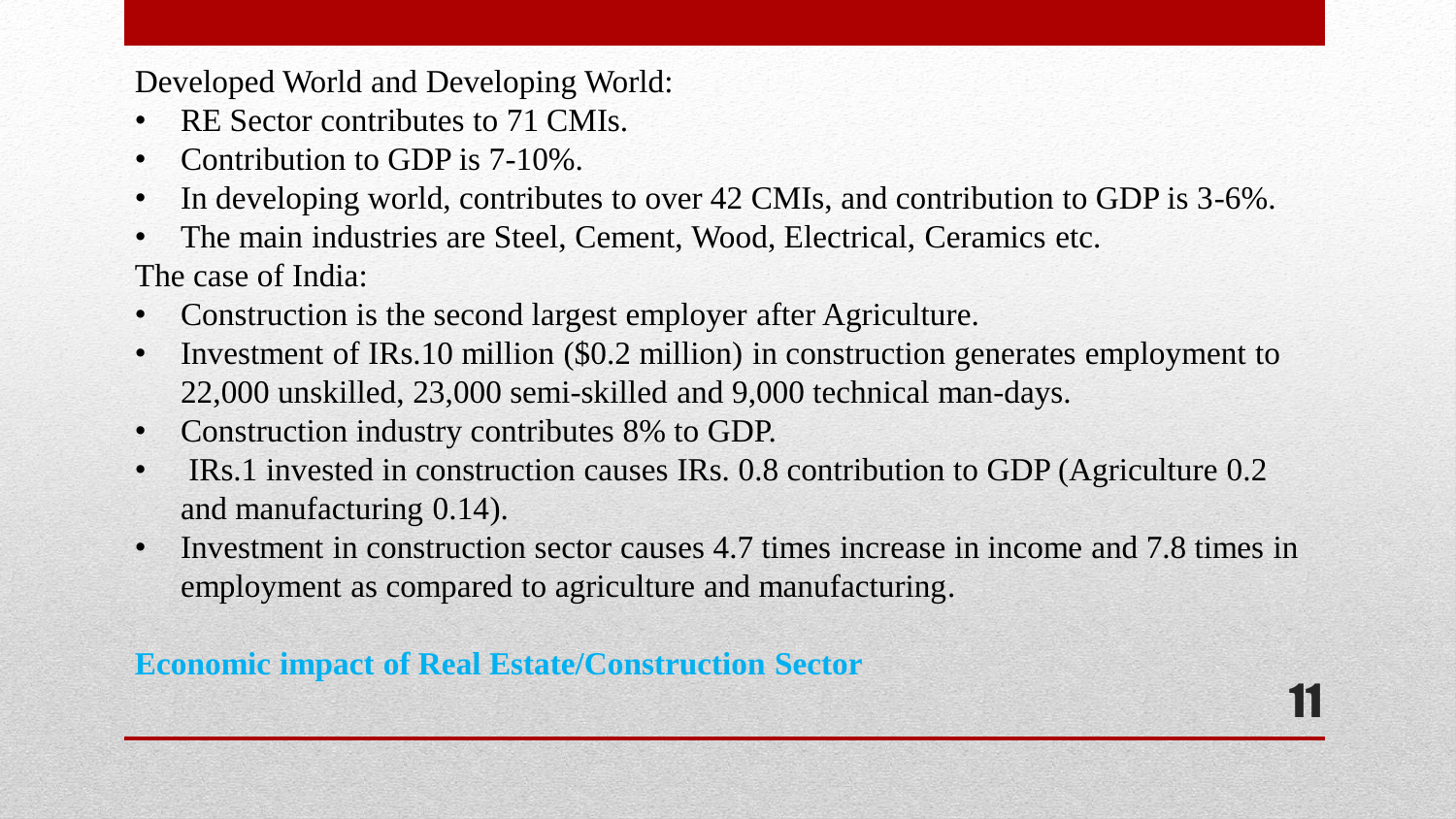- ISSUE: *Supply of serviced land* at affordable price: Availability of well-connected affordable land remains a main concern in major metropolitan cities of Asia. Affordable land is often not well connected to transportation and other public services.
- ANSWER: External Infrastructure support, in terms of physical and social infrastructure, to be a part of affordable supply of serviced land by the state.
- ISSUE: *Rising Construction Costs*: According to developers across cities in India, their construction cost on yearly basis has increased by 15-20%. LIH is a 'low-margin' business, so not attractive, more so in case of delays.
- ANSWER: Fiscal support in terms of waiver of Sales Tax, Import duties, and other levies can solve the issues.
- ISSUE: *Lengthy and Complex Approval Process*: This impacts construction timelines, project IRR, pricing. The approval fees/costs further add to the unit price.
- ANSWER: Simplified approval procedures, on-line status, monitoring, waiver or discount of approval fees etc.

## Challenges of LIH: Supply Side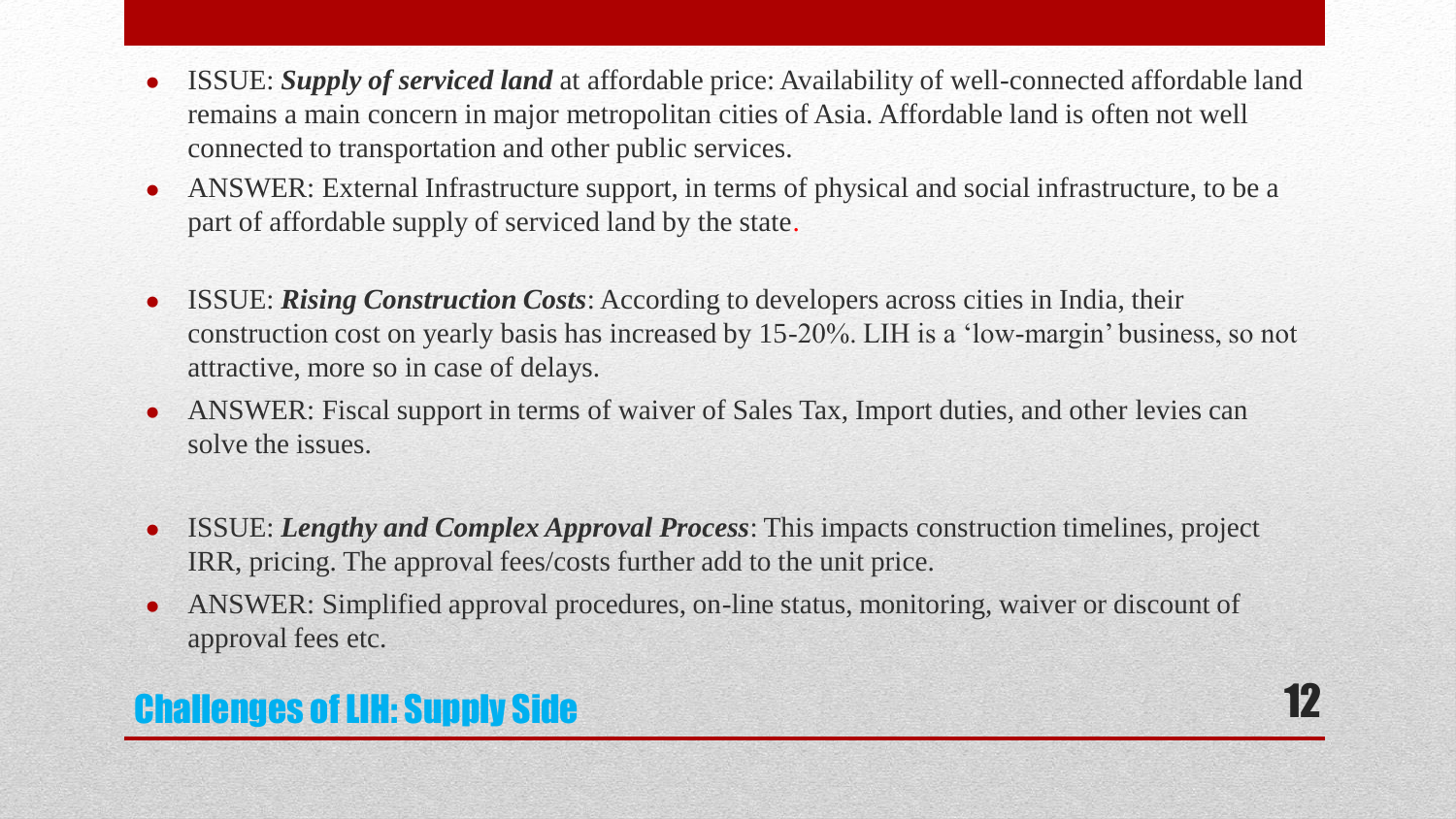- ISSUE: *Developer /Construction finance* from financial institutions and capital markets is not easily accessible, due to absence of Developer Finance Regulations in most of the countries. Developers fund the projects through short term in-house funding or through customer finance.
- ANSWER: The Central Banks and Securities Commission to play a proactive role in facilitating market based supply of Long Term Funding for the developers.
- ISSUE: Absence of or insufficient *Fiscal Support* to LIH projects.
- ANSWER: Business Models of indirect Cross-Subsidies and direct Smart Subsidies to LIH/EWS projects will provide fiscal incentives to developers to move towards LIH
- ISSUE: Absence of or insufficient **Regulatory Support** to LIH/BoP Segments.
- ANSWER: Regulatory incentives in terms of FARs, and wherever permissible, relaxation in Building Codes etc without compromising on strength.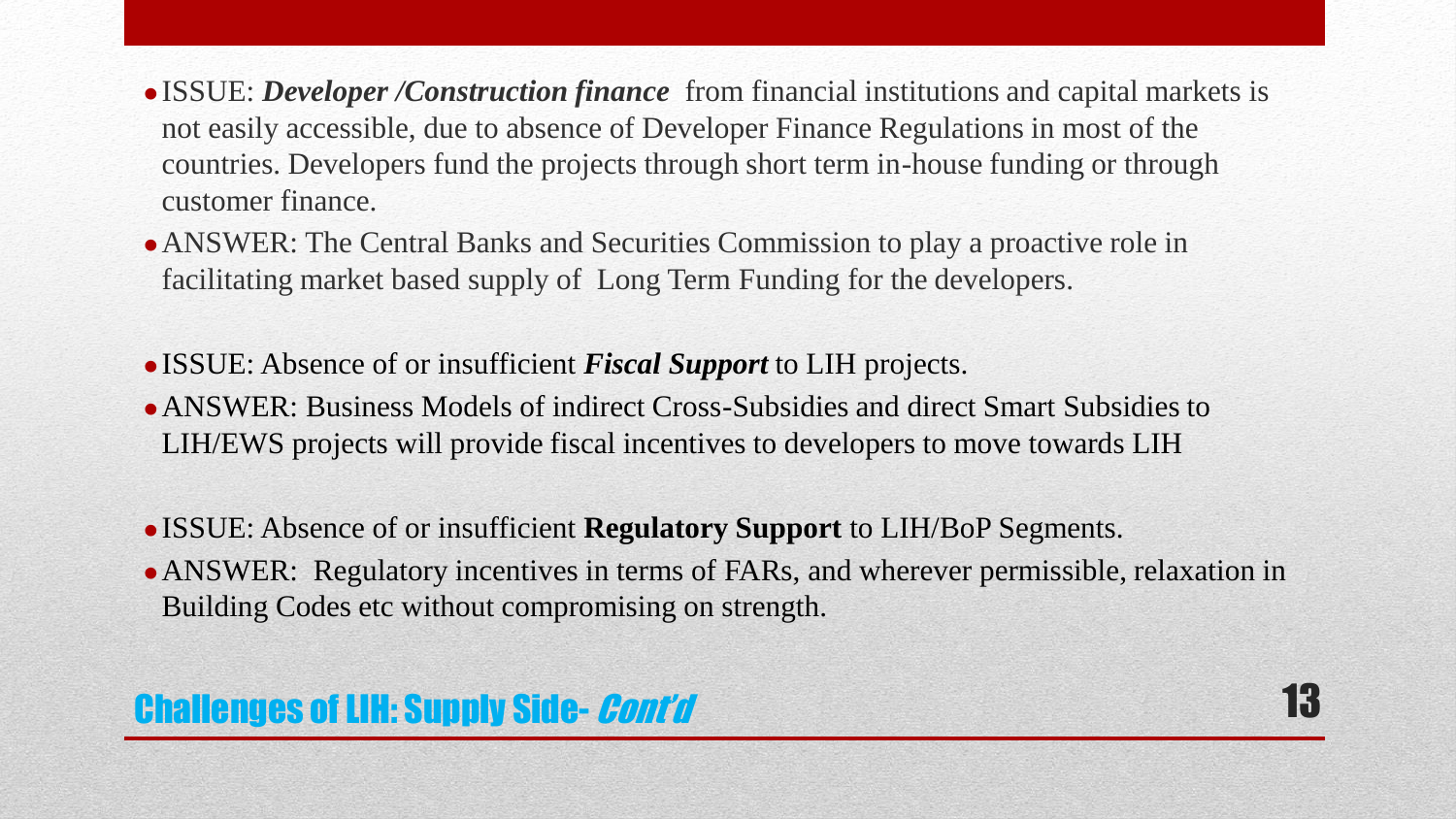- *External Infrastructure*: Govt needs to ensure that *Raw Land* for LIH Projects is supported by way of external infrastructure in terms of roads, transport, communication etc., as well as provision of health and education- *From Raw Land to Serviced Land.*
- *Transport*: At the initial stage of LIH Project, public transport be provided.
- Non-availability of *Low-Cost Construction Technologies* with the Developers. The Developers to be facilitated and supported to import and indigenize Low-Cost Construction Technologies for manufacturing g scale production
- *Lack of Low-Cost Construction Materials(CMIs)*: The Govt to promote local development of Low-Cost construction materials, and regulate standardization of CMIs for use in LIH Projects.
- *Manufacturing Scale Production***:** The development projects and the developers are of small size, thus denying the benefits of economies of scales, and use of proven low-cost construction technologies.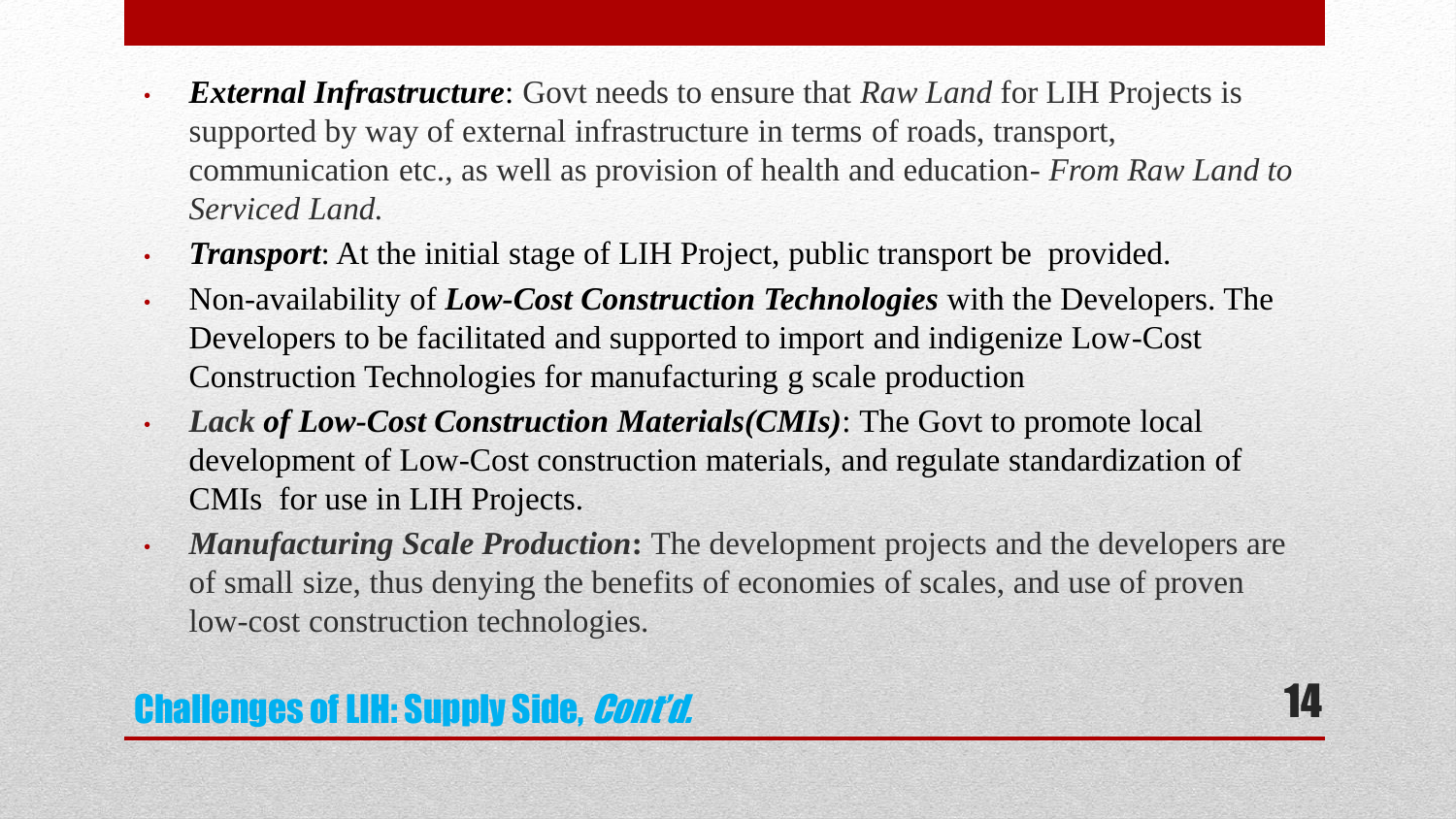- Mismatch of Monthly Mortgage vs Income Affordability. At lower income levels, propensity to save is low and fragile
- Income assessment issues, informal income, issue of family vs individual income etc.
- Income sustainability for long term remains an issue, while longer tenors are needed to make mortgages affordable.
- Poor prefer FRMs, the lenders (PMLs) prefer ARMs
- Long term liquidity challenges
- Issues of title verification, lien registration costs/fees, lengthy and complex foreclosure process.
- Cost efficient loan delivery and servicing.
- Awareness on mortgage programs and fiscal/regulatory provisions.

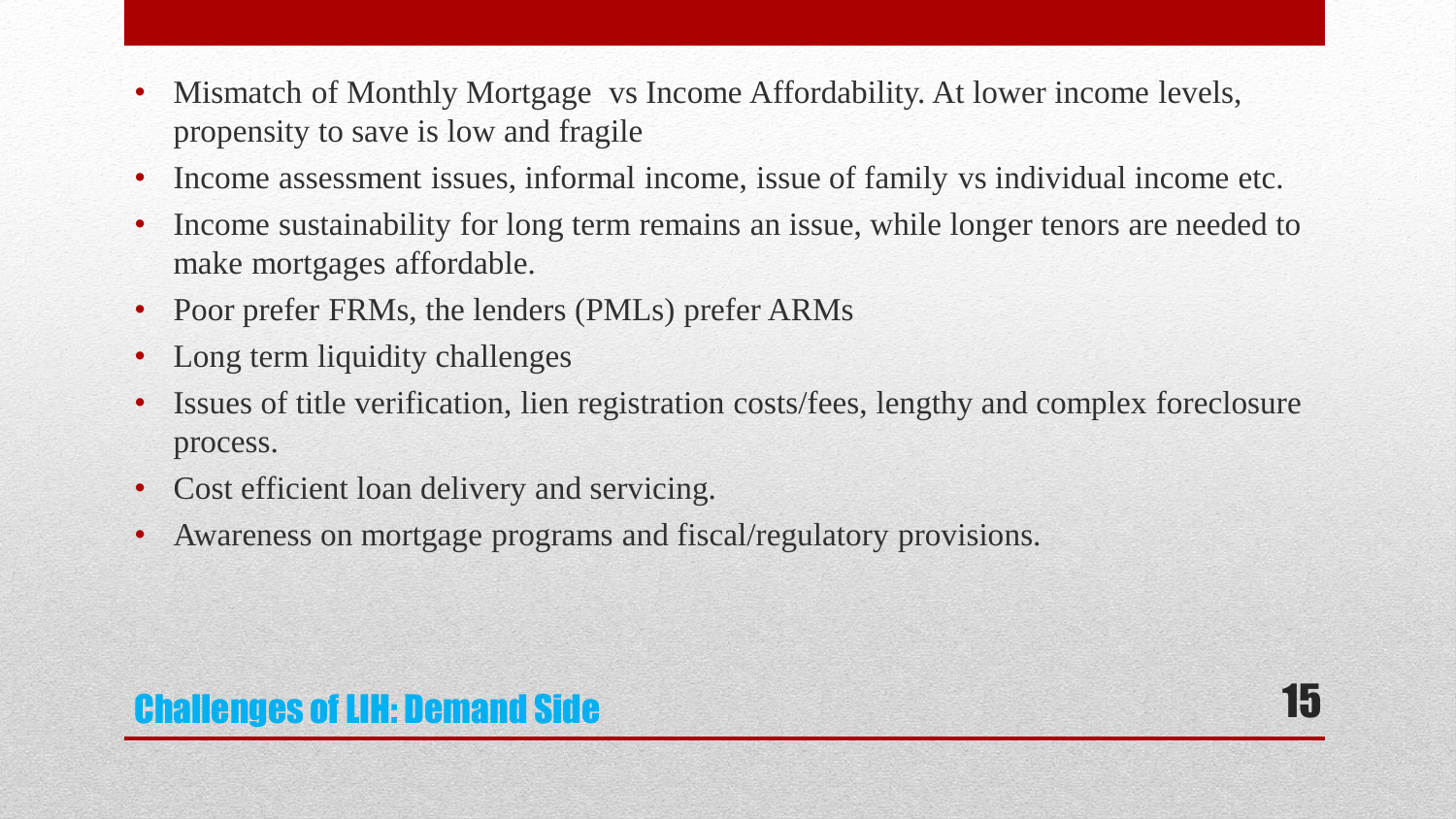- Specialized HFCs are needed to finance Low-Income segment
- Commercial banks-CBs prefer middle and high income market- Low-Income housing finance by CBs under priority lending regulations
- Housing Microfinance Institutions for BoP/EWSs.
- Ensure outreach and financial inclusion to low-income segments, through innovative channels like Physical Branches, Virtual Branches, Service Agents, Service on Wheels etc.
- Customers' lack of awareness on affordability, payment terms, registration & clearance of titles, and available fiscal/regulatory support.
- Delay in home delivery leads to simultaneous payment of rent and EMI
- Provide interest rate subsidy to low-income customers
- Waive or subsidize levies like VAT, Stamp Duty and Registration Fees for low-income customers

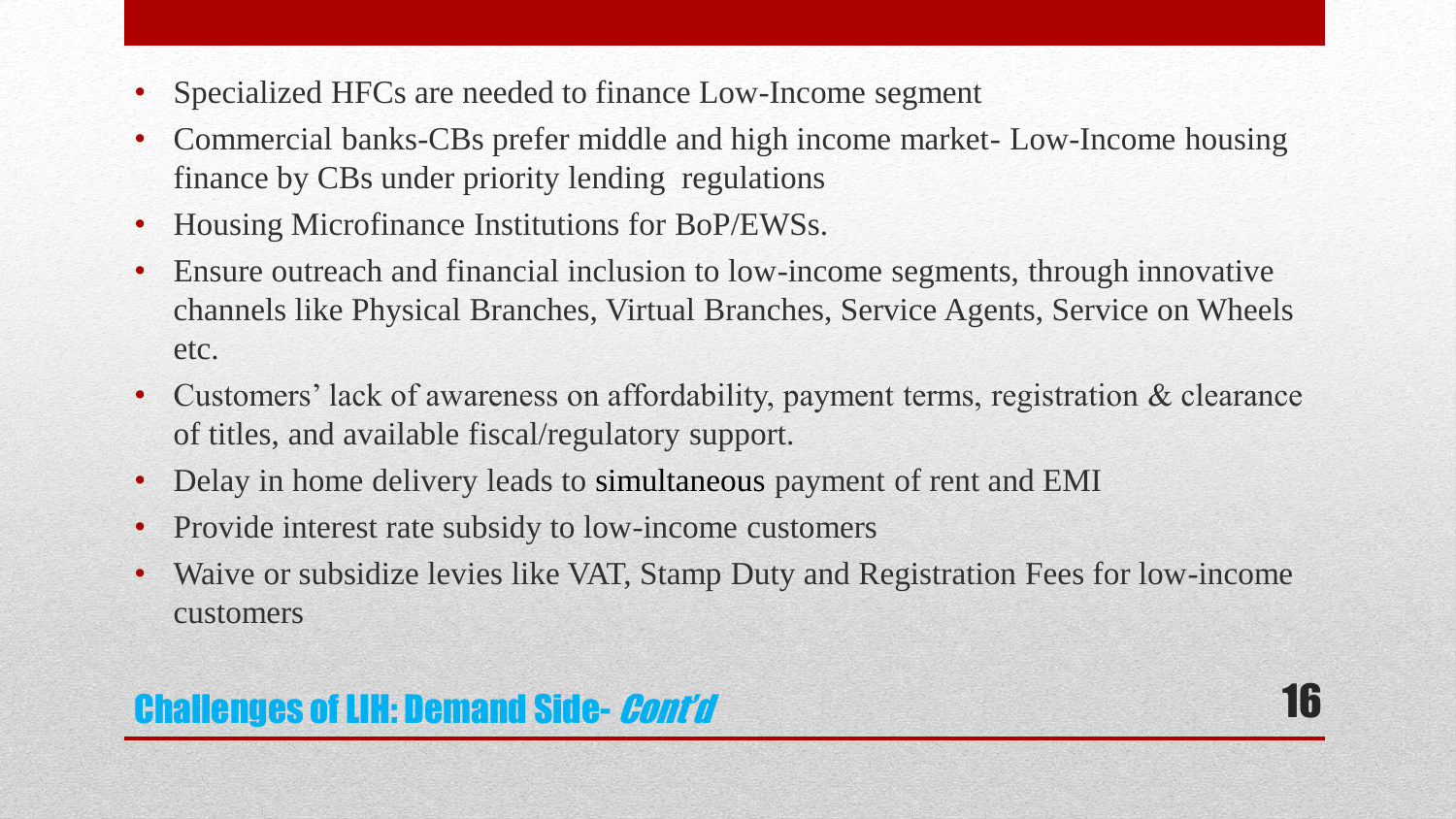#### Demand Side

- Nearly 1/5<sup>th</sup> of the population in Muslim World is a candidate for HMF.
- Need for Faith-Sharia-Compliant Financing Models.
- Institutional Housing Finance is either non-existent or in infancy stages in most of the Muslim World (Afghanistan and some African Countries), and slightly advanced in some others (Malaysia, Turkey, Egypt, Morocco, Indonesia, etc.).
- Regulatory Framework needs strengthening.
- Additional challenges include Roles and Responsibilities of Housing Finance Institutions (HFIs) and Commercial Banks and Long Term Liquidity Facility Institutions and Instruments.
- Issues of Business Models, Financial Inclusion, Product Diversification, etc.

Supply Side

- Major challenge remains manufacturing scale production of Affordable Housing for Low-Income Segments, which as yet is very limited
- Lack of Developers equipped with Construction Technology, Construction Management, Skilled Manpower, etc.